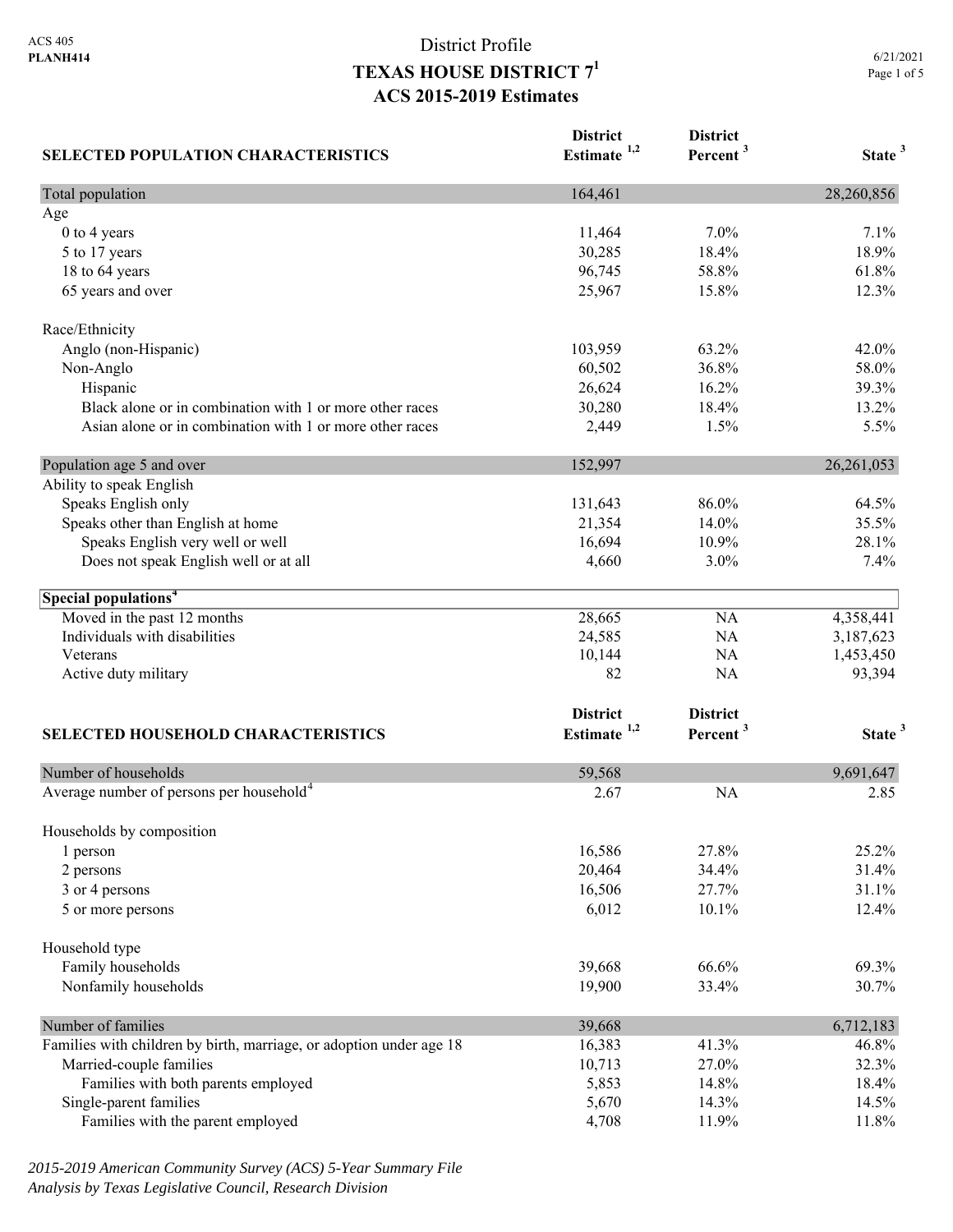| SELECTED EDUCATION CHARACTERISTICS                                       | <b>District</b><br>Estimate <sup>1,2</sup> | <b>District</b><br>Percent <sup>3</sup> | State <sup>3</sup> |
|--------------------------------------------------------------------------|--------------------------------------------|-----------------------------------------|--------------------|
| Population age 3 and over enrolled in school                             | 40,411                                     |                                         | 7,681,758          |
| School status                                                            |                                            |                                         |                    |
| In preschool (public and private)                                        | 2,742                                      | 6.8%                                    | $6.0\%$            |
| In kindergarten, elementary, middle, or high school (public and private) | 29,711                                     | 73.5%                                   | 69.8%              |
| In preschool through 12th grade (public only)                            | 29,441                                     | 72.9%                                   | 68.8%              |
| In college, graduate, or professional school                             | 7,958                                      | 19.7%                                   | 24.3%              |
| Population age 25 and over                                               | 107,718                                    |                                         | 18, 131, 554       |
| <b>Educational</b> attainment                                            |                                            |                                         |                    |
| Bachelor's degree or higher                                              | 21,776                                     | 20.2%                                   | 29.9%              |
| Less than high school graduate                                           | 16,659                                     | 15.5%                                   | 16.3%              |
|                                                                          | <b>District</b>                            | <b>District</b>                         |                    |
| <b>SELECTED LABOR CHARACTERISTICS</b>                                    | Estimate <sup>1,2</sup>                    | Percent <sup>3</sup>                    | State <sup>3</sup> |
| Civilian employed population age 16 and over                             | 72,331                                     |                                         | 13,253,631         |
| Civilian employment sector                                               |                                            |                                         |                    |
| Private sector                                                           | 59,514                                     | 82.3%                                   | 80.1%              |
| Government sector                                                        | 8,122                                      | 11.2%                                   | 13.0%              |
| Self-employed                                                            | 4,590                                      | 6.3%                                    | 6.7%               |
| Industry for civilian employed population                                |                                            |                                         |                    |
| Agriculture, forestry, fishing, hunting, and mining                      | 3,619                                      | 5.0%                                    | 3.0%               |
| Construction                                                             | 5,209                                      | 7.2%                                    | 8.6%               |
| Manufacturing                                                            | 7,926                                      | 11.0%                                   | 8.5%               |
| Wholesale trade                                                          | 2,080                                      | 2.9%                                    | 2.9%               |
| Retail trade                                                             | 9,531                                      | 13.2%                                   | 11.4%              |
| Transportation and warehousing and utilities                             | 3,768                                      | 5.2%                                    | 5.9%               |
| Information                                                              | 688                                        | 1.0%                                    | 1.7%               |
| Finance and insurance, and real estate and rental and leasing            | 3,513                                      | 4.9%                                    | 6.7%               |
| Professional, scientific, management, administrative, and waste mgmt.    | 6,349                                      | 8.8%                                    | 11.5%              |
| Educational services and health care and social assistance               | 16,711                                     | 23.1%                                   | 21.6%              |
| Arts, entertainment, recreation, accommodation, and food services        | 6,710                                      | 9.3%                                    | 9.2%               |
| Other services, except public administration                             | 4,026                                      | 5.6%                                    | 5.2%               |
| Public administration                                                    | 2,201                                      | 3.0%                                    | 4.0%               |
| Population age 16 to 64                                                  | 101,436                                    |                                         | 18,273,711         |
| Worked at all in the past 12 months                                      | 75,654                                     | 74.6%                                   | 75.4%              |
| Worked 50-52 weeks                                                       | 57,123                                     | 56.3%                                   | 59.0%              |
| Usually worked 35 or more hours per week                                 | 50,332                                     | 49.6%                                   | 52.2%              |
| Usually worked less than 35 hours per week                               | 6,791                                      | 6.7%                                    | 6.8%               |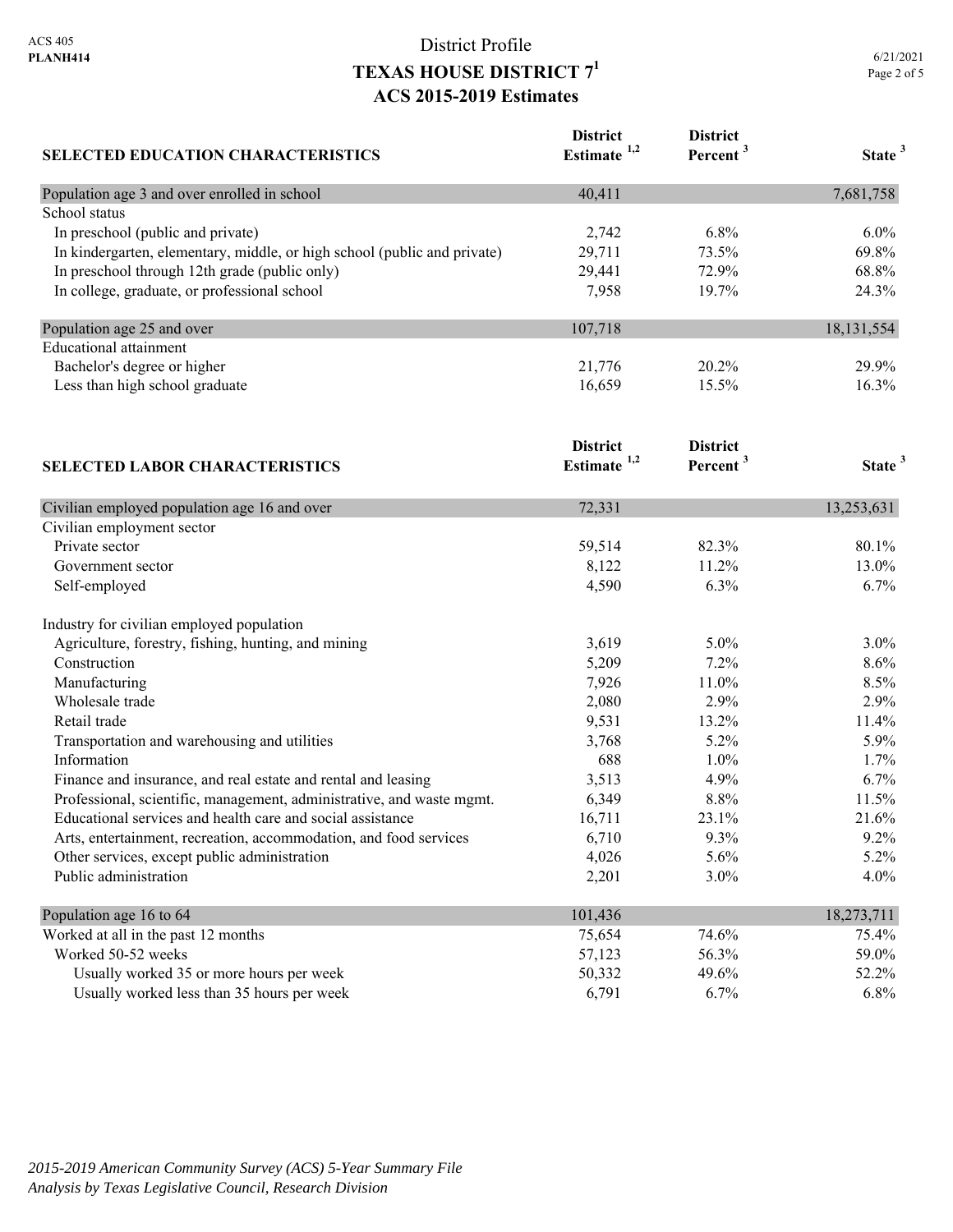| <b>SELECTED LABOR CHARACTERISTICS (continued)</b>               | <b>District</b><br>Estimate $1,2$ | <b>District</b><br>Percent <sup>3</sup> | State <sup>3</sup> |
|-----------------------------------------------------------------|-----------------------------------|-----------------------------------------|--------------------|
|                                                                 |                                   |                                         |                    |
| Workers age 16 and over                                         | 71,138                            |                                         | 13,115,511         |
| Means of transportation to work                                 |                                   |                                         |                    |
| Public transportation                                           | 52                                | 0.1%                                    | 1.4%               |
| Private vehicle                                                 | 66,686                            | 93.7%                                   | 90.5%              |
| Walk / bicycle / motorcycle                                     | 1,512                             | 2.1%                                    | 1.9%               |
| Taxi / other means                                              | 443                               | 0.6%                                    | 1.2%               |
| Worked at home                                                  | 2,445                             | 3.4%                                    | 5.0%               |
| Travel time to work <sup>5</sup>                                |                                   |                                         |                    |
| Less than 15 minutes                                            | 24,612                            | 34.6%                                   | 23.6%              |
| 15 minutes to 29 minutes                                        | 26,613                            | 37.4%                                   | 34.2%              |
| 30 minutes to 44 minutes                                        | 10,735                            | 15.1%                                   | 20.8%              |
| 45 minutes to 59 minutes                                        | 3,268                             | 4.6%                                    | 8.3%               |
| 60 minutes or more                                              | 3,465                             | 4.9%                                    | 8.1%               |
|                                                                 | <b>District</b>                   | <b>District</b>                         |                    |
| <b>SELECTED INCOME CHARACTERISTICS</b>                          | Estimate <sup>1,2</sup>           | Percent <sup>3</sup>                    | State <sup>3</sup> |
| Persons in poverty <sup>6</sup>                                 | 27,965                            | 17.5%                                   | 14.7%              |
| Per capita income <sup>4</sup>                                  | \$26,223                          | NA                                      | \$31,277           |
| Number of households                                            | 59,568                            |                                         | 9,691,647          |
| Annual household income                                         |                                   |                                         |                    |
| Less than \$10,000                                              | 4,298                             | 7.2%                                    | 6.1%               |
| \$10,000 to \$24,999                                            | 9,470                             | 15.9%                                   | 12.9%              |
| \$25,000 to \$49,999                                            | 15,691                            | 26.3%                                   | 21.8%              |
| \$50,000 to \$99,999                                            | 18,032                            | 30.3%                                   | 30.1%              |
| \$100,000 to \$199,999                                          | 9,962                             | 16.7%                                   | 21.7%              |
| \$200,000 and over                                              | 2,115                             | 3.6%                                    | 7.4%               |
| Households with social security income                          | 19,820                            | 33.3%                                   | 25.6%              |
| Households with supplemental security income (SSI)              | 4,047                             | 6.8%                                    | 4.7%               |
| Households with public assistance income'                       | 797                               | 1.3%                                    | 1.4%               |
| Households that received food stamps/SNAP in the past 12 months | 8,707                             | 14.6%                                   | 11.8%              |
| Number of families living in poverty                            | 5,255                             |                                         | 759,269            |
| With related children under age 18                              | 3,816                             | 72.6%                                   | 77.1%              |
| Married couple families                                         | 1,104                             | 21.0%                                   | 26.2%              |
| Single-parent families                                          | 2,712                             | 51.6%                                   | 50.9%              |
| Female head of household                                        | 2,417                             | 46.0%                                   | 44.4%              |
| Male head of household                                          | 295                               | 5.6%                                    | 6.4%               |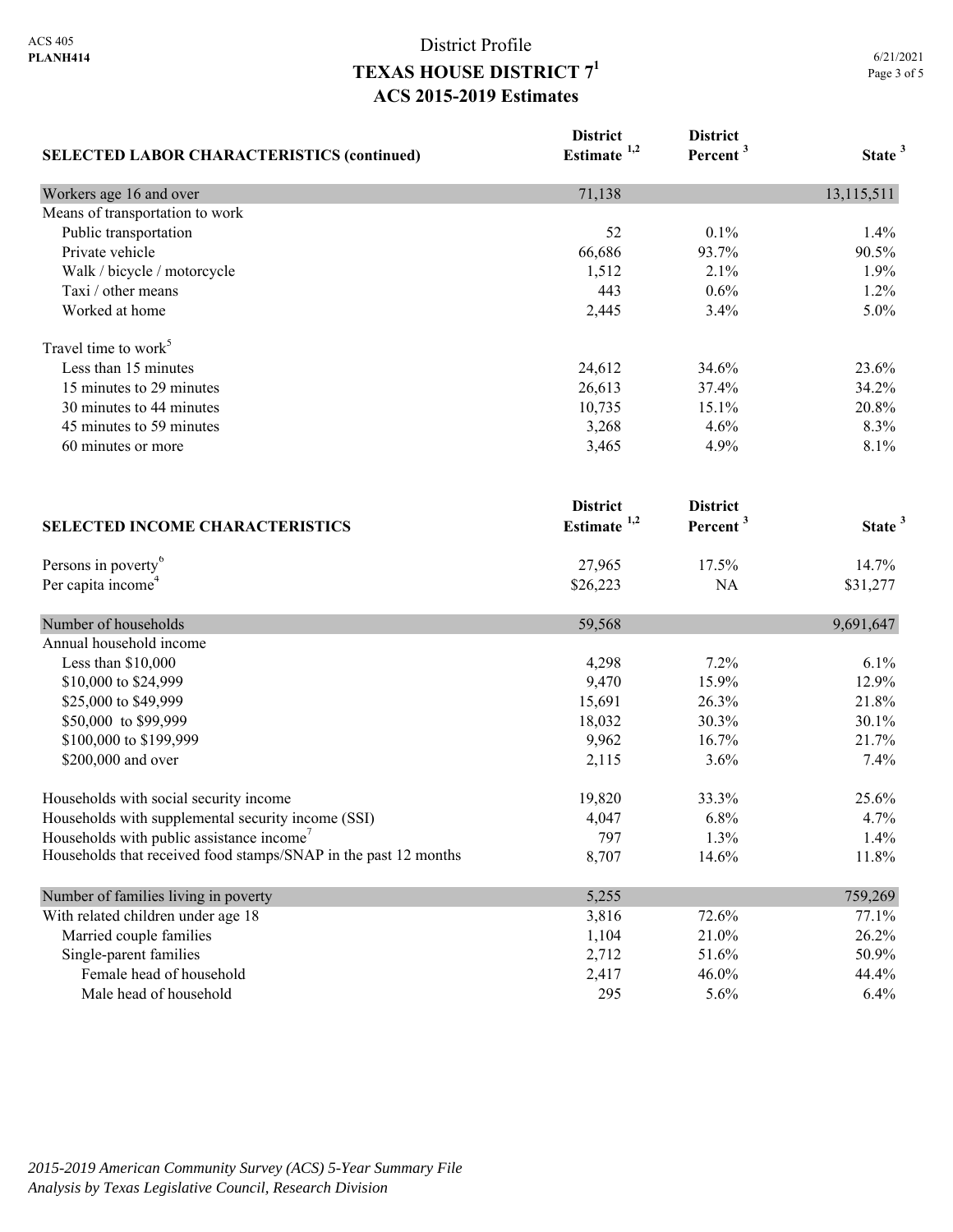6/21/2021 Page 4 of 5

| <b>SELECTED HOUSING CHARACTERISTICS</b>                                             | <b>District</b><br>Estimate $1,2$ | <b>District</b><br>Percent <sup>3</sup> | State <sup>3</sup> |
|-------------------------------------------------------------------------------------|-----------------------------------|-----------------------------------------|--------------------|
| Number of housing units                                                             | 69,124                            |                                         | 10,937,026         |
| Age of housing                                                                      |                                   |                                         |                    |
| Built in 2010 or later                                                              | 4,480                             | 6.5%                                    | 10.4%              |
| Built between 2000 and 2009                                                         | 8,833                             | 12.8%                                   | 19.3%              |
| Built between 1990 and 1999                                                         | 9,600                             | 13.9%                                   | 15.2%              |
| Built between 1970 and 1989                                                         | 25,341                            | 36.7%                                   | 31.4%              |
| Built before 1970                                                                   | 20,870                            | 30.2%                                   | 23.7%              |
| Occupancy status                                                                    |                                   |                                         |                    |
| Owner-occupied                                                                      | 38,001                            | 55.0%                                   | 54.9%              |
| Renter-occupied                                                                     | 21,567                            | 31.2%                                   | 33.7%              |
| Vacant                                                                              | 9,556                             | 13.8%                                   | 11.4%              |
| Median gross rent (contract rent plus estimated utility and fuel cost) <sup>4</sup> | \$853                             | NA                                      | \$1,045            |
| Median value of owner-occupied housing units <sup>4</sup>                           | \$137,900                         | <b>NA</b>                               | \$172,500          |
| Number of owner-occupied housing units                                              | 38,001                            |                                         | 6,004,802          |
| Value of owner-occupied housing                                                     |                                   |                                         |                    |
| Less than \$50,000                                                                  | 5,263                             | 13.8%                                   | 8.9%               |
| \$50,000 to \$99,999                                                                | 8,087                             | 21.3%                                   | 16.5%              |
| \$100,000 to \$199,999                                                              | 14,741                            | 38.8%                                   | 32.2%              |
| \$200,000 to \$499,999                                                              | 8,860                             | 23.3%                                   | 34.8%              |
| \$500,000 and above                                                                 | 1,050                             | 2.8%                                    | 7.6%               |
| Selected monthly owner costs as a percentage of household income <sup>8</sup>       |                                   |                                         |                    |
| 35 percent or more                                                                  | 5,400                             | 14.2%                                   | 15.3%              |
| 20 to 34.9 percent                                                                  | 8,142                             | 21.4%                                   | 24.9%              |
| Less than 20 percent                                                                | 23,998                            | 63.2%                                   | 59.0%              |
| Vehicles available in owner-occupied housing units                                  |                                   |                                         |                    |
| No vehicle                                                                          | 914                               | 2.4%                                    | 2.1%               |
| One or more vehicles                                                                | 37,087                            | 97.6%                                   | 97.9%              |
| Number of renter-occupied housing units                                             | 21,567                            |                                         | 3,686,845          |
| Gross rent <sup>9</sup>                                                             |                                   |                                         |                    |
| Less than \$500                                                                     | 1,746                             | 8.1%                                    | 6.2%               |
| \$500 to \$749                                                                      | 5,310                             | 24.6%                                   | 13.4%              |
| \$750 to \$999                                                                      | 6,220                             | 28.8%                                   | 24.2%              |
| \$1,000 to \$1,249                                                                  | 3,830                             | 17.8%                                   | 20.7%              |
| \$1,250 and above                                                                   | 2,944                             | 13.7%                                   | 30.5%              |
| Gross rent as a percentage of household income <sup>8</sup>                         |                                   |                                         |                    |
| 35 percent or more                                                                  | 7,591                             | 35.2%                                   | 35.9%              |
| 20 to 34.9 percent                                                                  | 6,327                             | 29.3%                                   | 32.1%              |
| Less than 20 percent                                                                | 5,926                             | 27.5%                                   | 24.9%              |
| Vehicles available in renter-occupied housing units                                 |                                   |                                         |                    |
| No vehicle                                                                          | 2,693                             | 12.5%                                   | 10.5%              |
| One or more vehicles                                                                | 18,874                            | 87.5%                                   | 89.5%              |